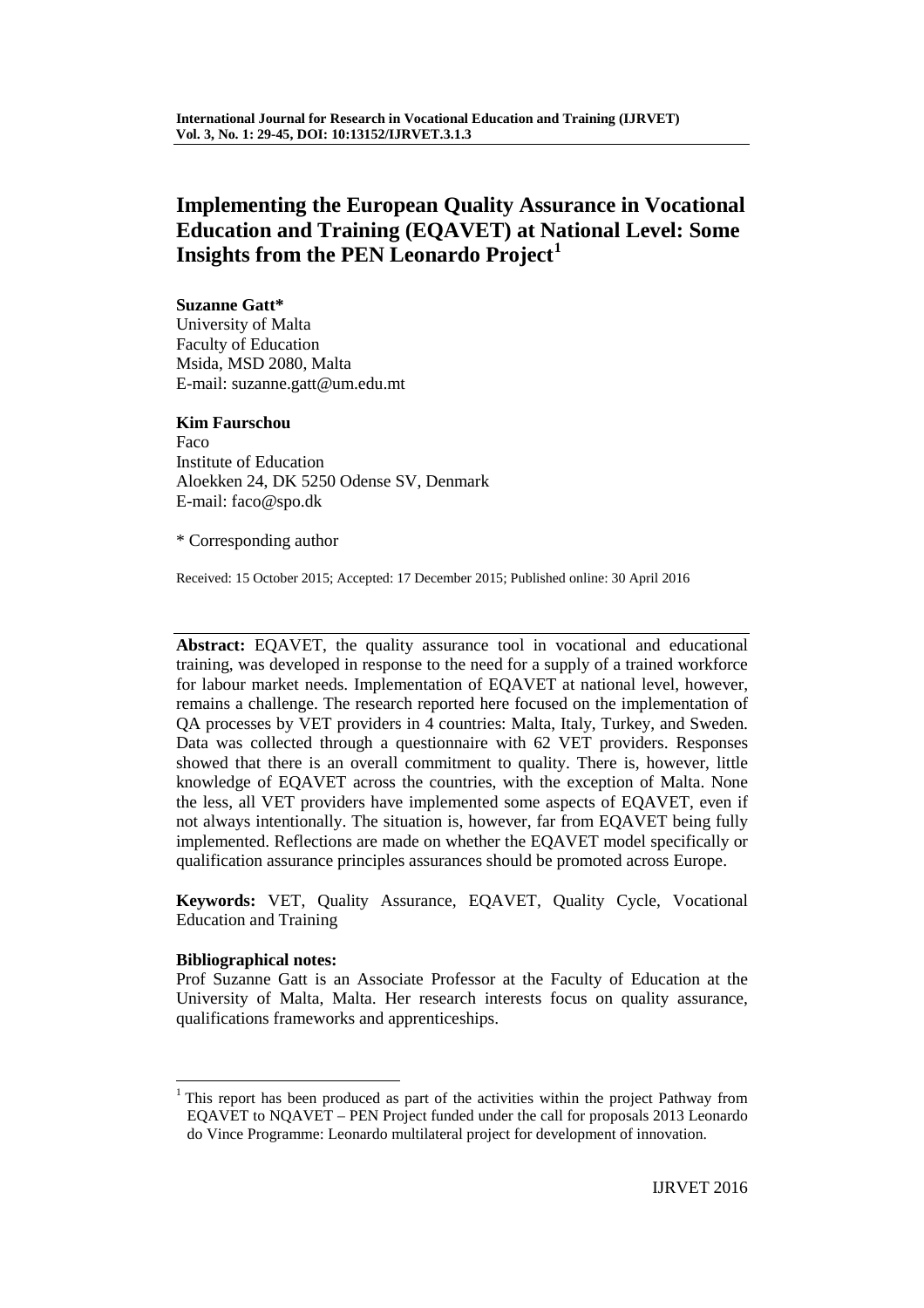Mr Kim Farschou is an independent consultant from Denmark. His research interests focus on quality assurance, being an active player in the Copenhagen process.

IJRVET 2016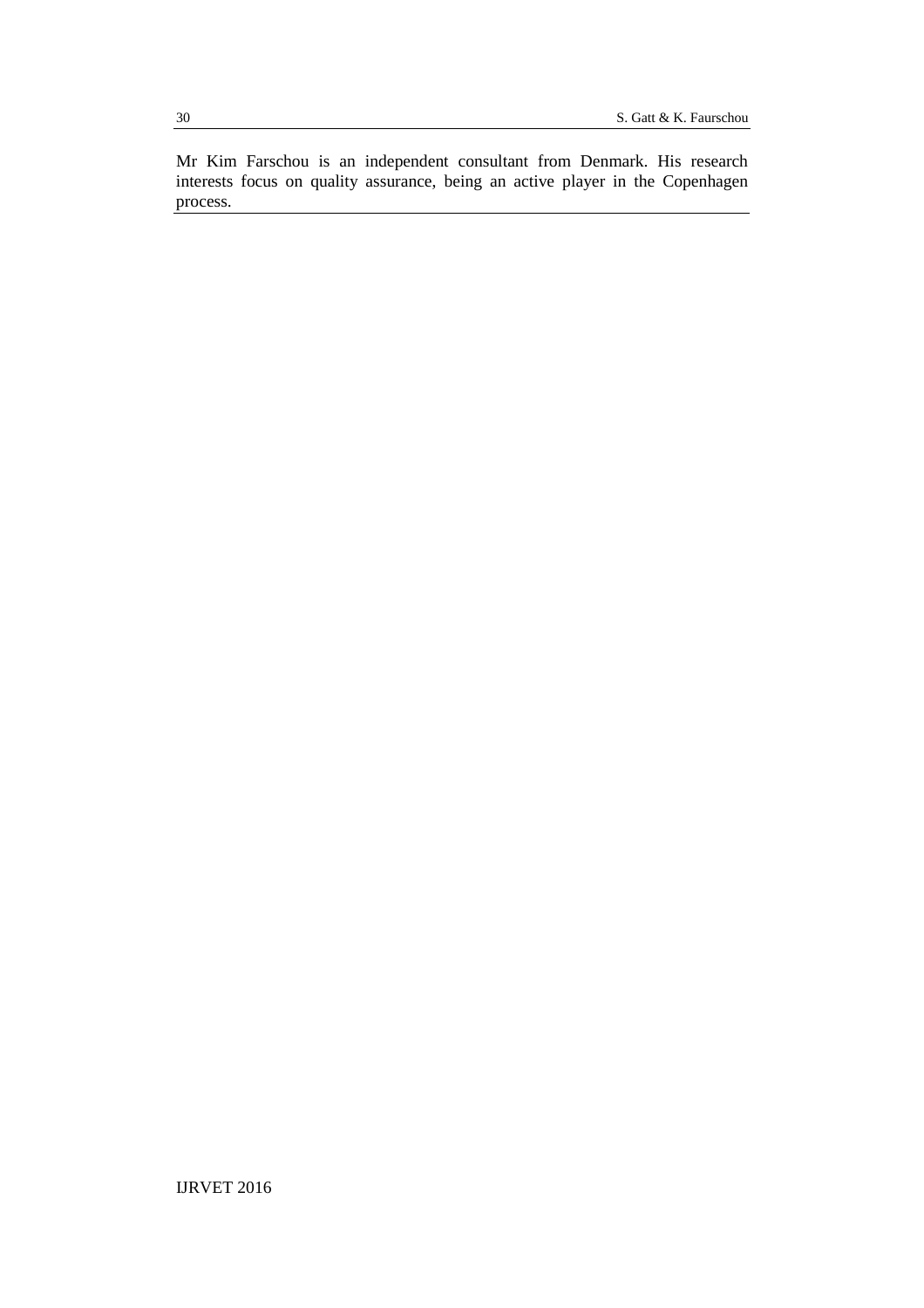#### **1 Introduction**

Europe is currently facing fast-changing technical developments and an ever increasing global competition (Boden et al., 2010). Europe can only live up to this challenge by equipping learners, particularly those within vocational education and training (VET) with the skills required for the jobs of today as well as those of tomorrow (OECD, 2010). There is the need to enhance the responsiveness of education and training systems to these changes in terms of skill requirements. This is particularly important as young people across Europe are experiencing a more difficult transition from education to the labour market as a consequence of the financial crisis (Jørgensen, 2014).

Investment in education is an effective means through which Europe can keep pace with international competition, as well as contribute to increased social cohesion in the current crisis (European Commission, 2010). Governments have already invested in VET systems to change them from a second-choice option for school drop-outs to a way of addressing the skills required by economies (Seyfried, 2008). However, financial investments alone are not sufficient to make VET attractive, socially inclusive and competitive. VET needs to ensure quality in its provision. Quality assurance (QA) in VET gains importance as it is the mechanism through which there is assurance for the provision of a well-trained workforce (Galvao, 2014).

QA in VET at European level was first highlighted by the Lisbon Strategy 2000–2010 (Lisbon Special European Council, 2000), with the objectives for VET formulated in the Copenhagen Declaration (European Ministers of VET and European Commission, 2002). Significant work at European level has since been achieved, with the development of QA tools and methods. This work led to the Recommendation of the European Parliament and of the Council (European Parliament and Council, 2009) which established the European Quality Assurance Reference Framework for Vocational Education and Training (EQAVET) in 2009.

The main challenge for EQAVET is its national implementation across Member States. A study on the national implementation of EQAVET across EU Member States showed that most countries have developed or are currently developing policies, structures and processes to devise and establish their national approaches at system level. Less progress was registered at provider levels (EQAVET Secretariat, 2013). This paper provides some insights directly from VET providers in a number of European Countries: Italy; Sweden; Malta; and the non-EU country Turkey. It presents research results from part the Leonardo project '*P*athway from *E*QAVET and *N*QAVET' – *PEN* funded by the European Commission within the Lifelong Learning Programme.

The project PEN addresses one of the major challenges related to QA in VET: that of promoting the implementation of European developments among VET providers within EU Member States. The results of this research and other further activities feed into the overall goal of the project which is to increase transparency in European VET by enhancing the development of National Quality Guidelines/ recommendations and approaches for VET (NQAVET) provider level based on EQAVET.

#### **2 Theoretical Background**

Ever since the Lisbon strategy was formulated in 2000, there has been a clear European focus on VET. The Copenhagen declaration (European Ministers of VET and European Commission, 2002) which followed highlighted the need to focus on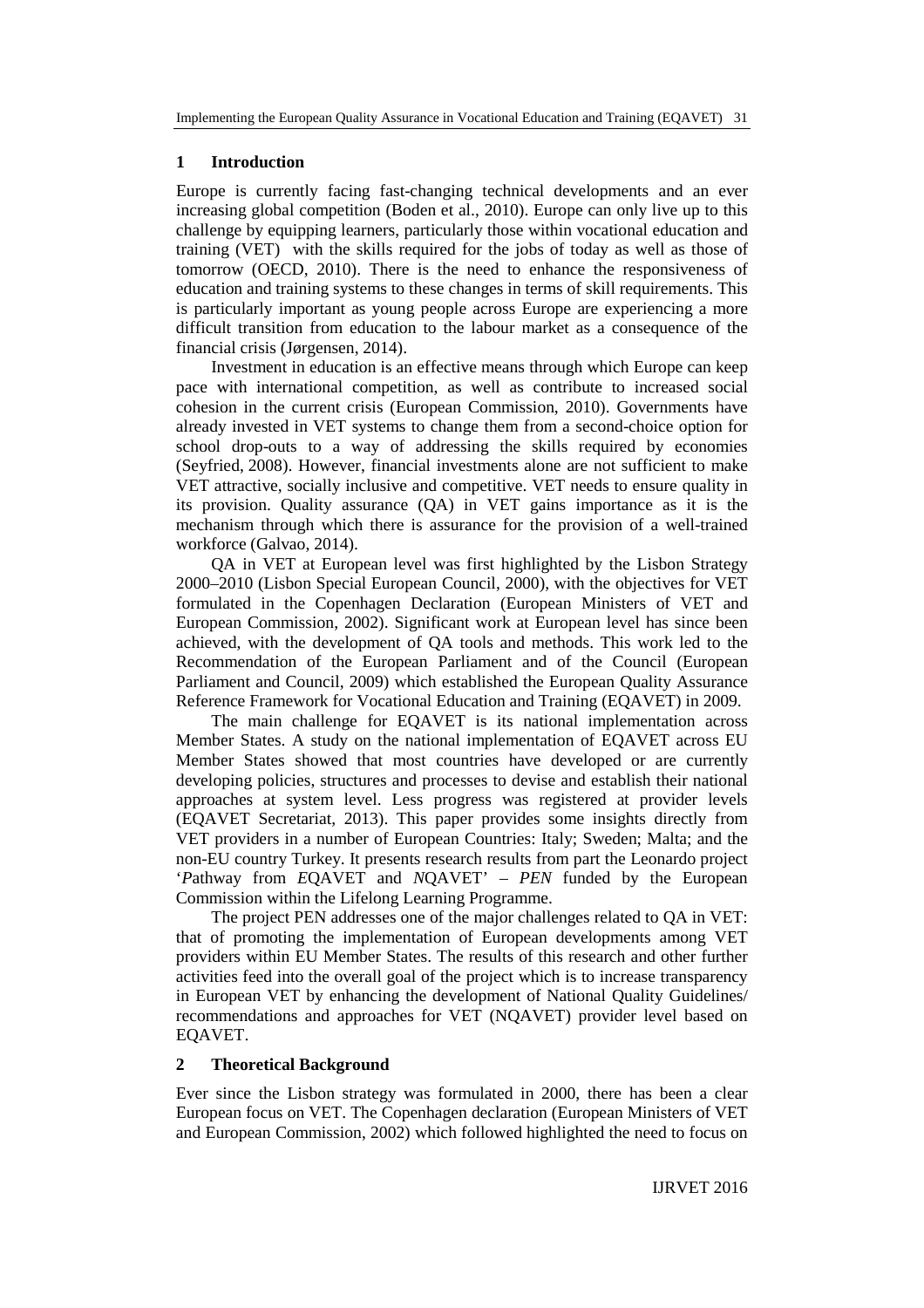quality in VET. Transparency, competitiveness and the creation of mobility to achieve one European labour market were the major objectives and goals behind the Copenhagen declaration.

A technical working group on quality in VET, with representatives from all Member States as well as representatives from associate countries like Norway was established by the European Commission in 2003. This group of more than 60 members developed a number of quality tools which led to the development of the Common Quality Assurance Framework (European Commission, 2004) in 2004. This framework was based on the four steps in the quality cycle (planning, implementation, evaluation, review) together with a number of indicators for both system and VET provider levels for measuring and documenting quality.

The work on quality continued for the period 2005 to 2009 through the European Network for Quality Assurance in Vocational and Training (ENQAVET) from all European Member States. The outcomes of this group resulted in the recommendation for a European Quality Assurance Reference Framework (EQAVET) (European Parliament and Council, 2009) for VET. Tools aimed at promoting transparency and raising the image of VET were also developed. The European tools of the European Qualification Framework (EQF) (European Parliament and Council, 2008) and the European Credit for Vocational Education and Training (ECVET) (European Parliament and Council, 2009a) recommenddation are among these. While the EQF enabled vocational qualifications to be level rated, it also promoted parity of esteem between vocational and general education. The establishment of ECVET allowed the transfer of credits in vocational education obtained as part of a course of study at one training institution to another.

Since 2010, EQAVET became synonymous with both the network as well as the QA tool developed for VET. The EQAVET model for QA in VET promotes a new culture of quality improvement based on a new governance model (Grek et al., 2009). This EU approach has brought about significant changes in approaching VET, with an orientation towards outcomes and performance, a focus on clients, a new management for schools, transparency, partnership, separation between delivery and evaluation, and self-assessment (Masson et al., 2010). A review carried out by Leonardo project - QALLL in 2012 of the state of art on all quality projects funded by EU highlighted how the Copenhagen Process can be considered as a success in setting quality in VET on the agenda, both at European level, at national level and across a number of sectors.

EQAVET however, is not without its weaknesses. Some EU countries have experienced tensions between state authorities and VET providers or between different stakeholders resulting in a nonlinear development of QA (Simola et al., 2009; Croxford et al., 2009). EQAVET does not elaborate what external QA mechanisms are to be implemented (Masson et al., 2009). There also seems to be a difference between what has been achieved at European level and the actual implementation that has taken place at national level at provider level. A study by the EQAVET Secretariat (2013) shows that there was significant progress among Member States as countries work to establish national QA approaches at system and provider levels compatible with EQAVET. Most countries have consolidated QA at Ministerial/central level which reflects a political commitment. A large number of systems are based on learning outcomes. However, it was also noted that there is lower usage of the EQAVET indicators by VET providers than at system level for both initial and continuous VET. There is a tendency for national

32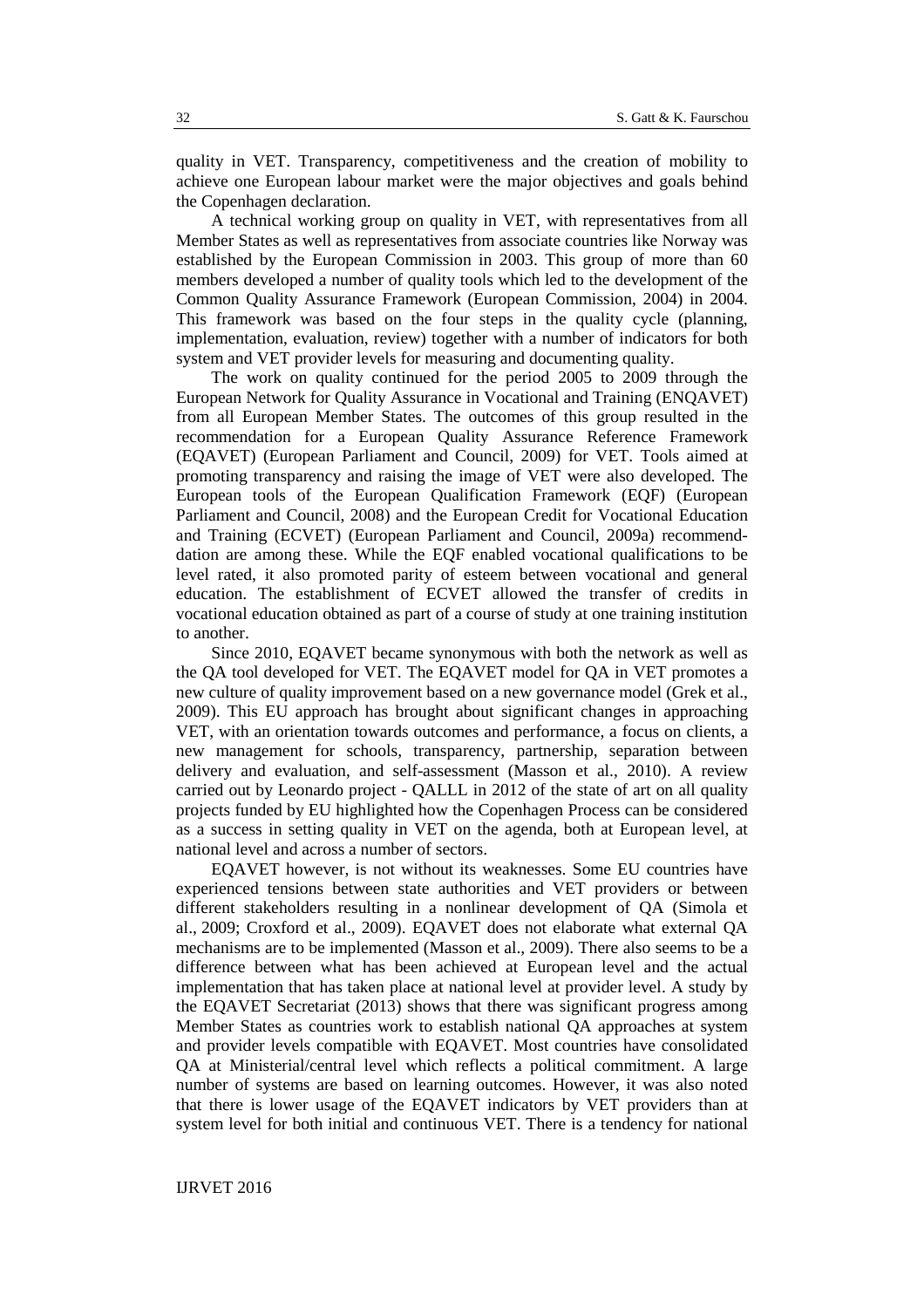VET systems to implement indicators for planning and implementation while VET providers use descriptors most at the planning stage. VET providers also use indicators more in the evaluation than in implementation and review phases. The latter tends to reflect VET providers' efforts to meet national requirements with respect to QA. There is also more to be done with respect to stakeholder involvement. Not all national systems include the participation of students/learners as one of the key principles in developing a quality culture. There is also need for more collaboration between VET and higher education. More attention also still needs to be given to the engagement of employers (EQAVET Secretariat, 2013).

Another study carried out in 2013 (Ulicna and Curth, 2013) highlighted how countries considered QA to be primarily about three aspects. Firstly, QA minimises the risk of misuse of public funds by ensuring that providers have the capacity to deliver training that meets minimum quality standards set. Secondly, it ensures coherence of national qualifications system and of qualifications awarded. Thirdly, QA also supports the building of trust and confidence in the VET system by implementing mechanisms that ensure that qualifications are relevant to the labour market (ibid.).

It was noted that most of these system level features were not covered by what countries called explicitly QA. These features, however, may be present but do not form part of official QA measures. Unlike EQAVET, countries' existing QA measures tended to be more specific and concern precise elements of VET systems. In addition, other practices in countries' VET systems were identified which can ensure the quality of VET but are not called/ designated as QA (Ulicna and Curth, 2013).

At provider level, QA instruments were found to either focus on the quality of processes in place to enhance quality; or on the output. The study identified a number of trends with respect to the EQVET descriptors. The descriptor most frequently identified was 'Staff Training Plans'. Management related-descriptors like 'alignment of resources with objectives, and consultation with stakeholders to identify needs' were also frequent. EQAVET-descriptors were considered as 'Early warning plans' while 'Availability of review results' were very rarely identified (Ulicna and Curth, 2013).

The comparison also showed that EQAVET differs to a certain extent from the QA measures in place at provider level as it does not contain any descriptors referring to the adequacy of equipment and infrastructure in a VET-institution. It does not have a focus on customers/ learners and their feedback regarding their learning experience, and does not refer to the quality of information and guidance provided to the learner (Ulicna and Curth, 2013).

The European Commission acknowledged progress in the implementation of EQAVET, but accepted that there is still room for improvement in the development of quality assured VET (Bachmann, 2013). A number of challenges with respect to QA remain. These refer to the application of QA in the use of technologies such as Open Online Courses that are driving change in teaching, learning, assessing, recognising skills and in the way knowledge is acquired. Development in QA needs to keep pace with these changes (Bachmann, 2013). Masson et al. (2009) also highlight the need for sharing good policy practices implemented in the EU and worldwide. However, the main challenge that remains is that of having EQAVET implemented within VET institutions at national level.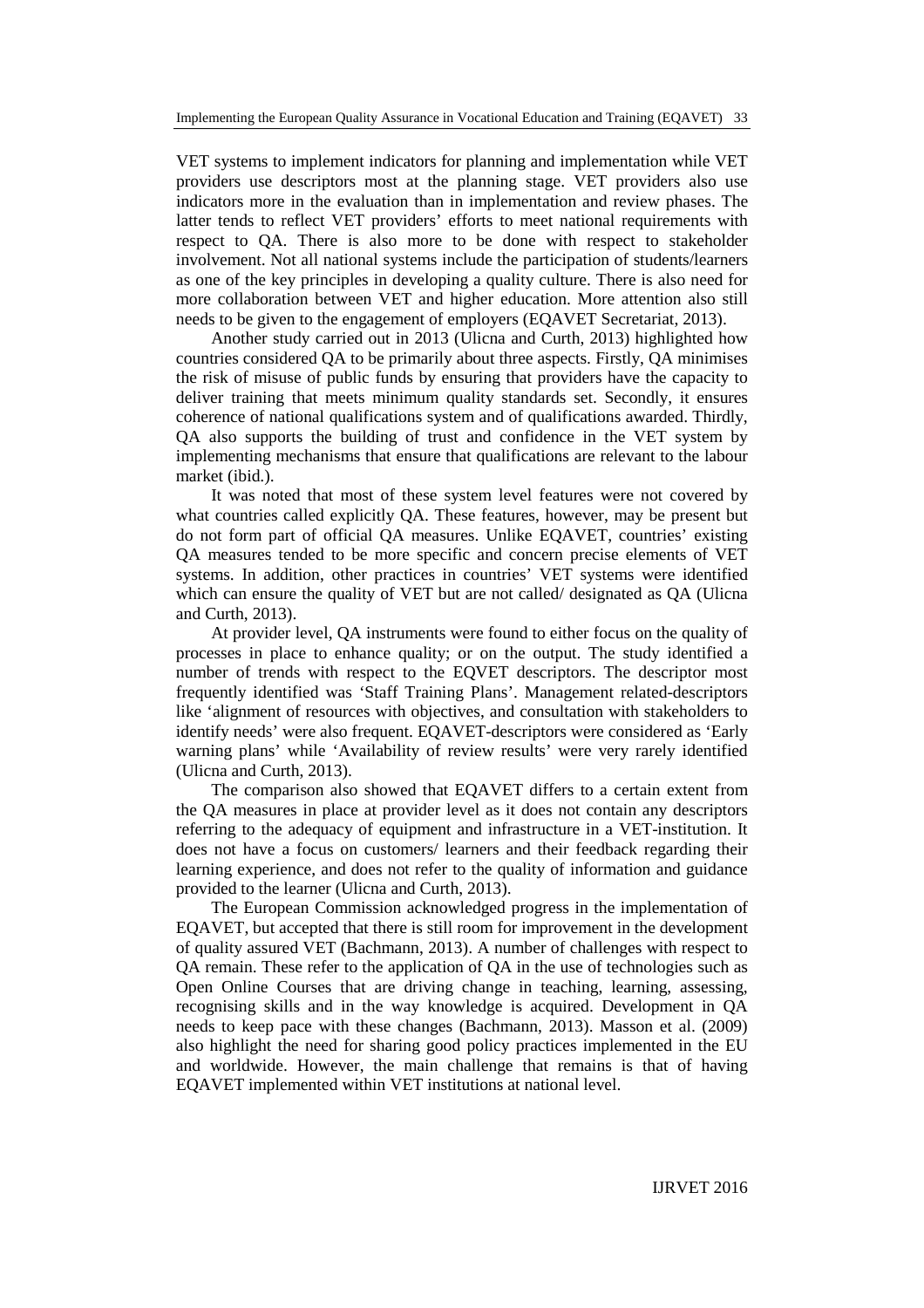#### **3 Aims and objectives of the study**

This study focused on the degree to which VET providers in the participating countries (Malta, Sweden, Turkey, and Italy) have implemented aspects of QA from the EQAVET indicators developed at European level. It reflects a focus on the implementation of European tools at Member State level. The studies carried out talk about VET providers in general. This study aimed to look into further detail at what type of QA processes VET providers in four countries, three of which are Member States are actually implementing.

The specific aims and objectives of the research thus were:

- finding out at national level what part of EQAVET and which of its indicators are being successfully implemented in the countries involved: Malta, Sweden, Italy and Turkey; and
- what parts or indicators have not been implemented by the VET providers in these countries.

The exercise thus aimed to provide knowledge about what has been achieved in the different partner countries, the lessons learnt by the individual VET providers with respect to implementing QA, as well as the key factors for successful implementation of good QA practices identified by VET providers.

The exercise also served to identify those experiences in the partner countries which refer to the implementation of QA arrangements compatible with EQAVET. It also captured examples of successful practices from individual institutions as well as key lessons that have been learnt by VET institutions with respect to the implementation of QA.

Italy, Malta, Sweden and Turkey present different VET systems and consequently different focus and development of QA in VET. In Italy, in 2012, a National plan for QA was approved by the Ministries of Labour and Education. This plan is gradually being implemented starting from the existing quality assurance models and tools for QA both at national and local level. In Sweden, the responsibility for competence development for post-secondary VET is typically devolved to the VET provider. In Turkey, all VET institutions conduct their education processes under the governance of the Ministry of National Education (MEB) at national and regional level and through the Vocational Education Board which takes decisions and offers proposals to the Ministry on planning, development and evaluation of all vocational training. The General Directorate of Technical Vocational Education formulates and implements policies on the management of VET institutions and students' education. VET education in Malta is provided mainly at post-sixteen level, after completion of compulsory education. The National Commission for Further and Higher Education is the regulatory body in Malta and has in 2014, published the National Standards for Internal Quality Assurance for Further and Higher education. These standards need to be fulfilled for licensing purposes (Ure, 2015).

#### **4 Methodology**

The main research methodology was quantitative through the use of a questionnaire. A questionnaire was considered an appropriate tool as it enabled the collection of similar data from the different VET institutions from the different European partner countries.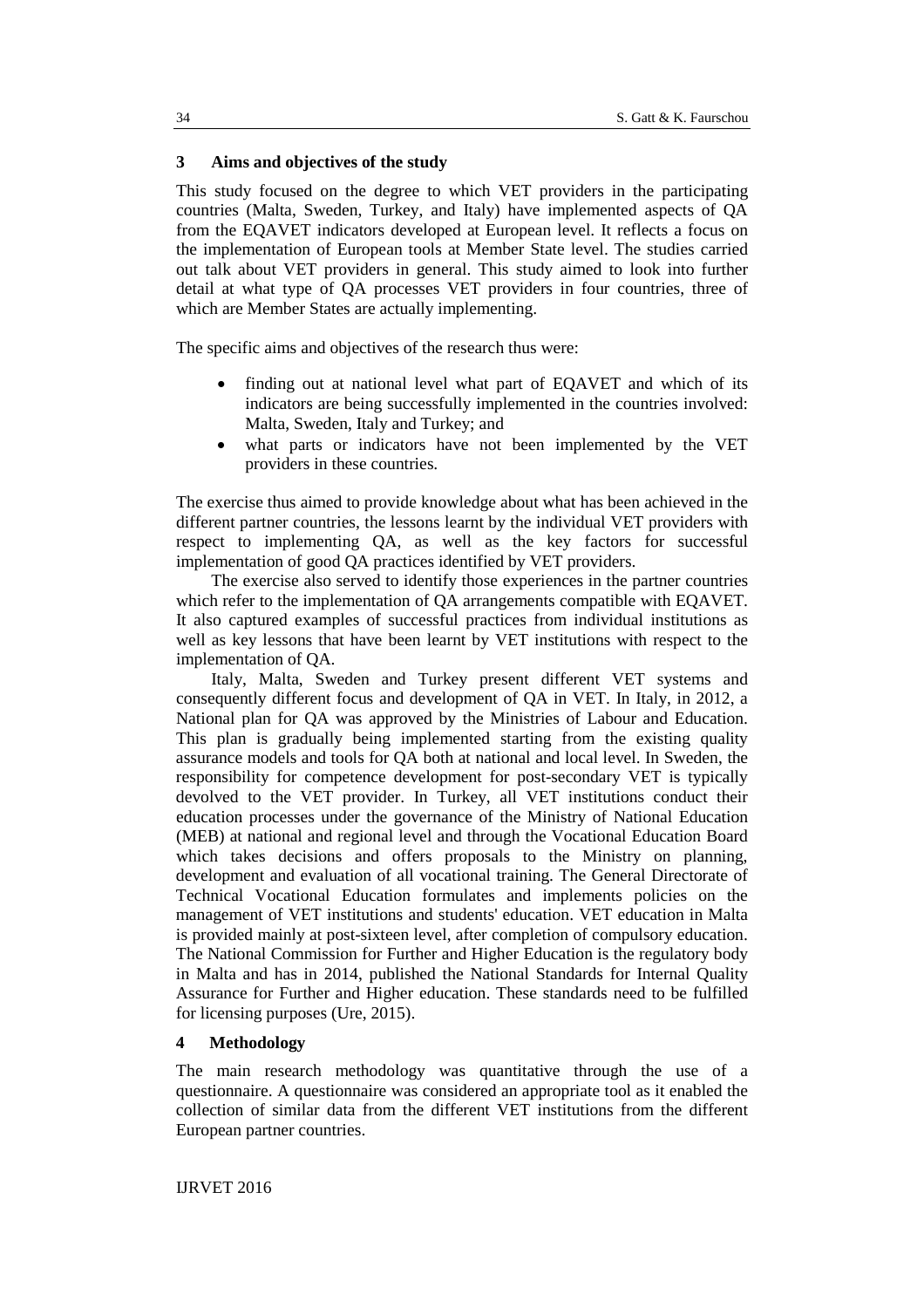The questionnaire drawn up collected different data targeting different aspects of QA. The questionnaire first collected data about the institution to develop a profile of the participating VET institutions. The questionnaire then targeted general aspects of QA such as reference to quality in policy documents. It also probed institutions' knowledge of national quality policy documents, and whether VET providers were aware of EQAVET. It also asked for details of the main processes/mechanisms for existing QA processes within the institution. The questionnaire then focused on the quality cycle and what mechanisms of planning; implementation; evaluation; and review, are used. It probed how providers promote a quality culture within the institution. The use of the EQAVET indicators was also included. VET providers were asked to indicate: how the VET institutions cater for the professional development of VET trainers; what processes are in place for the design of new courses; how VET providers identify labour market needs; whether statistics about students are kept and how they are used; whether student questionnaires are used and how these feed into the system to improve training provision; whether there is use of different forms of external evaluation, how outcomes of such exercises are used; as well as whether evaluation reports are published for public consumption.

In developing the research tool, it was acknowledged that although the questionnaire could be self-administered, in order to obtaining accurate and reliable data, researchers in the different countries were to collect data through either face to face meetings or through a phone communication. It was believed that direct discussion with VET providers would increase the validity of the answers obtained and avoid situations where respondents may not realize that some everyday practices are actually aspects of QA. A more realistic picture of actual practices could be collected.

Each of the partner countries collected data from about 15 different VET institutions. Each partner decided on the best VET institutions to contact and whether to collect the data through face to face meetings or over the phone depending on the possible logistics. A total of 62 questionnaires were collected.

| $\mathcal{L}$ ountry |                 | Malt | Turke | Sweden | Ital | <b>TOTAI</b> |
|----------------------|-----------------|------|-------|--------|------|--------------|
| Number               | $\bullet$<br>ot |      |       |        |      | υz           |

**Table 1: Distribution of Questionnaires collected across the different countries**

In Italy fifteen educational institutions participating in the research were chosen based on their relevance in the Friuli Venezia Giulia educational framework. In Malta 14 responses from a varied spectrum of VET providers were obtained and covered: public and private provision; large organisational structures and small sector-specific setups; different forms of learning, and varying qualification levels in terms of VET courses. In Turkey 17 VET institutions providing training at different levels: 1 institution is at the level of Work-based learning, 2 of the institutions were at the level of ISCED 4 and all others were at ISCED 3 level. In Sweden the questionnaire was done with 16 providers of Higher Vocational Education institutions, ISCED 4 – Post secondary non-tertiary VET.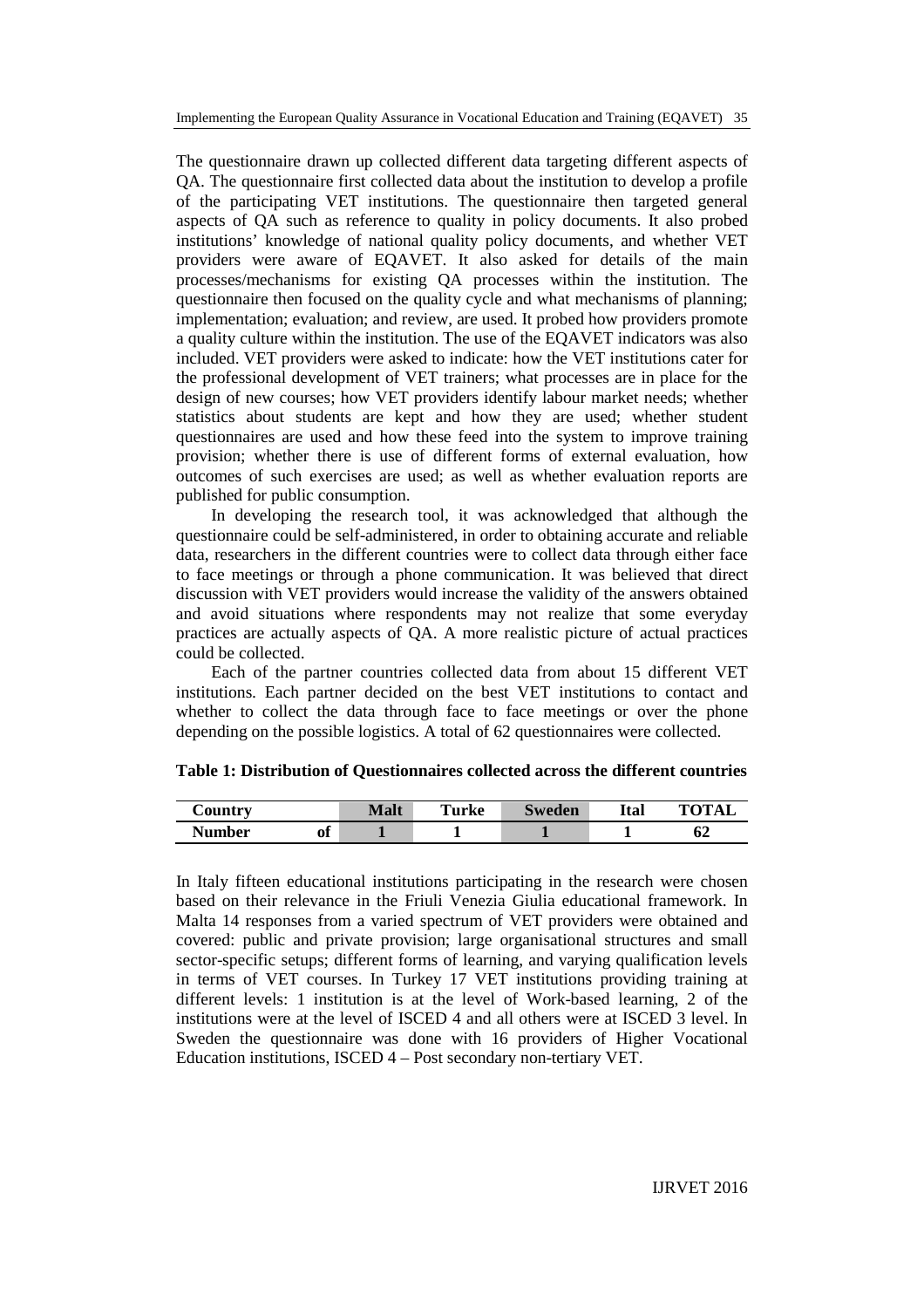## **5 Results**

Quality can be considered as a philosophy and a way of thinking as well as a management tool. In whatever way it is considered, quality is important in ensuring that the education and training provided reflects current labour market needs and equips learners with the necessary skills both for employment as well as for life.

#### **5.1 Knowledge and formal commitment to quality assurance**

The majority of VET providers indicated that quality is important. However, there were significant differences with respect to whether there was official direct reference to quality in mission statements and/or other policy documents. In Turkey, all VET providers had a direct reference to quality in their policies. In Italy, this amounted to around two thirds, and in Malta, to a little more than half of the institutions. Sweden was the country where there was least official commitment, with less than half of the VET providers referring to quality in their mission statements. These responses show that there do not seem to be great cultural differences between the south and north of Europe. The main difference was Sweden. This does not, however, necessarily reflect a lack of attention to quality. Since in Sweden quality is often perceived as an integral part of the daily activities, VET providers do not feel the need to commit to quality explicitly in their mission statement or in other policies.

| countries       |       |               |               |              |
|-----------------|-------|---------------|---------------|--------------|
| <b>Response</b> | Malta | <b>Turkey</b> | <b>Sweden</b> | <b>Italy</b> |
| Yes             |       |               |               |              |
| No              |       |               |               |              |
| Not sure        |       |               |               |              |
| <b>TOTAL</b>    |       |               |               | l5           |

**Table 2: Existence of national quality policies related to Quality across countries**

A similar trend was obtained with respect to knowledge about awareness of national policies and guidelines related to QA. The majority of VET providers in Malta, Turkey and Italy stated that they were aware of national quality policies. VET providers in Sweden, however, demonstrated less awareness. The Swedish National Agency for Higher Vocational Education, responsible for QA of higher vocational education (HVE) programmes carries out three different types of inspections; (1) introductory supervision, (2) regular supervisions and (3) supervisions owing to certain circumstances (UNESCO-UNEVOC, 2013). This regular monitoring may have helped make QA an integral part of VET institutions, and thus there is no reason to officially commit to QA.

## **5.2 Awareness and implementation of EQAVET**

Only a few of the VET-providers participating stated that they had implemented EQAVET in their institutions. The responses show that at most, some of the VET providers were familiar with EQAVET, some others have just heard about it and some others who had never heard about EQAVET.

36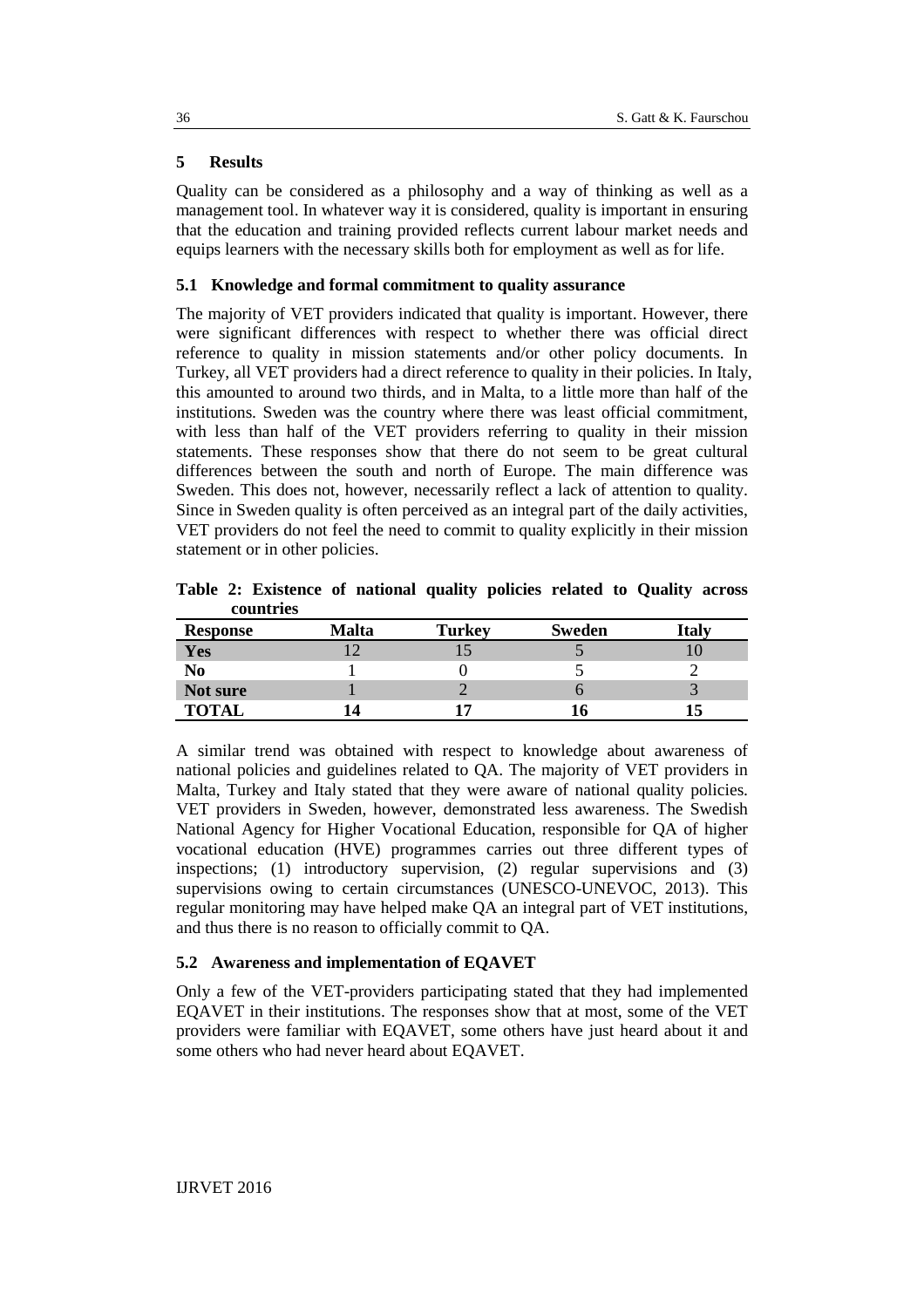| countries                   |              |               |               |              |
|-----------------------------|--------------|---------------|---------------|--------------|
| <b>Response</b>             | <b>Malta</b> | <b>Turkey</b> | <b>Sweden</b> | <b>Italy</b> |
| Yes, we implement EQAVET in |              |               |               |              |
| our institution             |              |               |               |              |
| Yes, I am familiar with it  |              |               |               |              |
| I just heard about it       |              |               | 10            |              |
| I have never heard of it    |              | 6             |               |              |
| <b>TOTAL</b>                |              | 17            |               |              |

**Table 2: Awareness of EQAVET in the different VET institutions across**

Work done and tools developed at European level are still not well known to many VET-providers. Malta is the only country where the majority of the VET-providers are familiar with EQAVET. Malta has coordinated two national projects on EQVET where a number of VET providers were partners and many others attended dissemination seminars. This may explain the trend obtained. The other countries, on the other hand, show that the majority of VET-providers have limited knowledge of EQAVET with Turkey reflecting least awareness. Details about EQAVET are not well known and consequently few are specifically implementing. There is need to make VET institutions aware of EQAVET, and to promote the use of EQAVET tools. These results are similar to those obtained by the European study (EQAVET Secretariat, 2013) where EQAVET was implemented less at VET provider level than system level.

| Country                          | <b>Malta</b> | Turkey | <b>Sweden</b> | <b>Italy</b> |
|----------------------------------|--------------|--------|---------------|--------------|
| A department/section/unit        |              |        |               |              |
| dedicated to OA                  |              |        |               |              |
| A person responsible for QA      |              | 15     |               |              |
| Policy/procedure structure to be | 8            | 17     |               | 7            |
| followed by staff                |              |        |               |              |
| No reply                         |              |        |               |              |
| <b>Number of responding VET</b>  | 14           | 17     | 16            | 15           |
| institutions                     |              |        |               |              |

**Table 3: Type of QA process/procedure in VET institutions across countries[2](#page-8-0)**

Not implementing EQAVET does not necessary imply that VET providers do not have QA systems. Responses obtained identified different ways in which VET providers cater for QA. All providers in Turkey, and about half of those in Italy assign QA responsibilities to a specific person. This is not the case for Malta and Sweden. In Sweden, there tends to be a department dedicated specifically to quality. A common approach across the countries is that of having procedures and processes at institution level which are followed by staff, whether or not a department or person is designated to QA. Differences in approach may not reflect only national trends but also the size of the institution. Larger institutions may opt

<span id="page-8-0"></span> <sup>2</sup> *Note*: Respondents could choose more than one option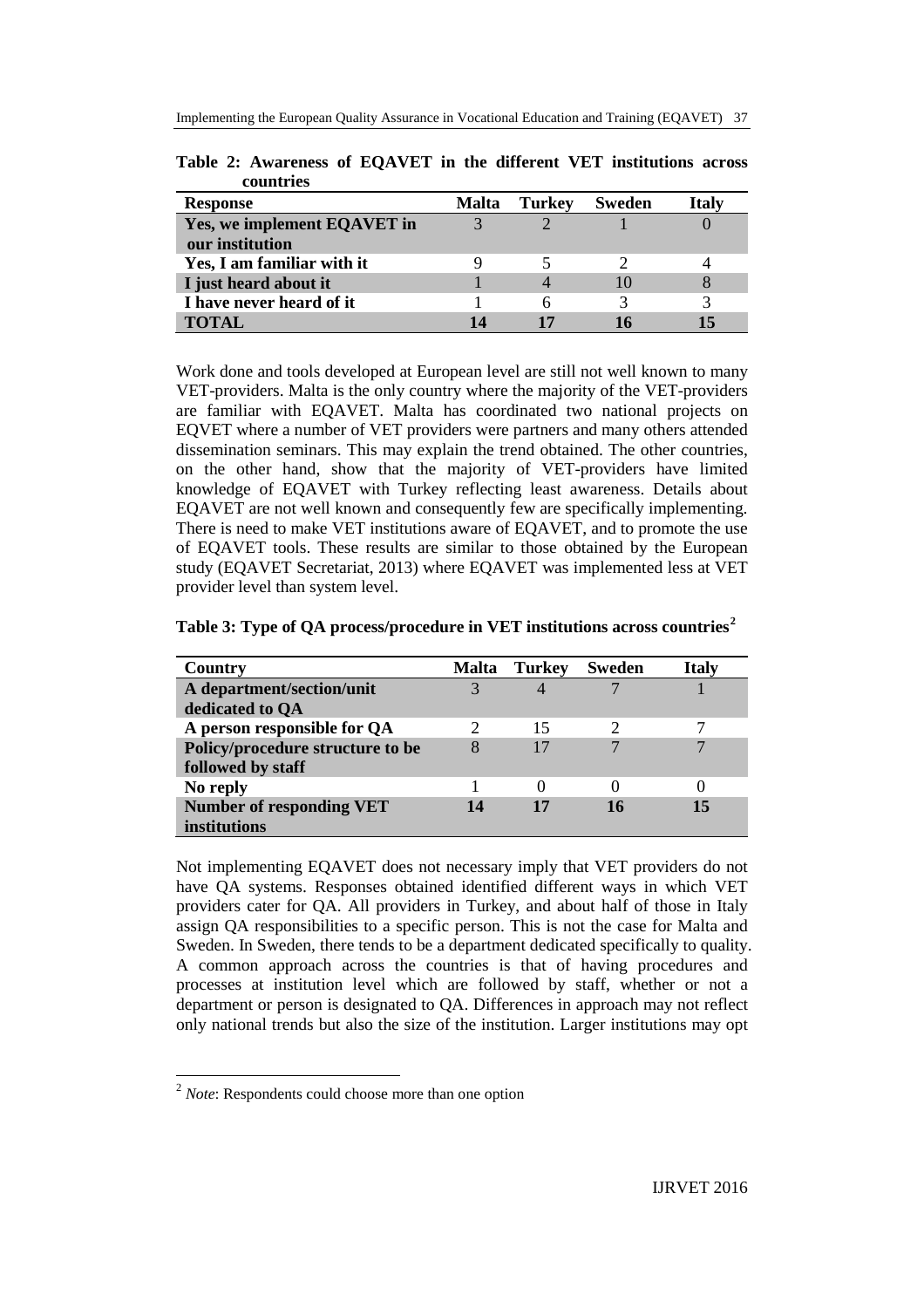for QA departments, while smaller institutions prefer to have designated individuals. Trends could also reflect whether QA is centralized or decentralised.

#### **5.3 Implementation of the quality cycle and use of EQVET indicators**

EQAVET is based on the quality cycle: planning; implementation; evaluation; and review. The responses obtained show that in Malta, about half of the VETproviders either use the quality cycle or have quality processes in each of the phases. However, one third are not aware of any particular processes for each of these phases. Sweden, Italy and Turkey, on the other hand, reflect a similar trend with most VET providers implementing EQAVET or have processes for each of these phases. Although in Malta VET providers are familiar with EQAVET, the quality cycle is not really utilised. On the other hand, in Turkey, Italy and Sweden, where there is less knowledge of EQAVET, there is more use of the quality cycle.

| Country                             | Malta | <b>Turkey</b> | <b>Sweden</b> | Italv |
|-------------------------------------|-------|---------------|---------------|-------|
| We use the quality cycle officially |       |               | 10            |       |
| We do not use it officially but we  | 6     | h             |               |       |
| have quality process in each of     |       |               |               |       |
| these phases                        |       |               |               |       |
| I am not aware of any particular    |       |               |               |       |
| processes for each of these phases  |       |               |               |       |
| No reply                            |       |               |               |       |
| <b>TOTAL</b>                        |       |               | 16            |       |

|  |  |  |  |  |  |  |  |  |  |  |  |  |  | Table 4: Frequency of use of the quality cycle across partner countries |
|--|--|--|--|--|--|--|--|--|--|--|--|--|--|-------------------------------------------------------------------------|
|--|--|--|--|--|--|--|--|--|--|--|--|--|--|-------------------------------------------------------------------------|

A quality culture is difficult to achieve as it is intangible. However, it is necessary for successful implementation of QA processes. Most providers indicated that they believe having a quality culture within their institution which can be demonstrated through different activities e.g.: working with all processes throughout the complete quality cycle; implementing a common decision process; and determining problems and setting objectives based on principles created by all staff. With respect to transparency, all countries except Sweden stated that they publish different types of quality reports that they produce. However, few VET providers publish reports on evaluation of courses, these mainly done in Turkey.

Designing new courses at planning stage is an important activity at all levels of education. All VET providers in Sweden, the majority of VET-providers in Turkey and Italy, but only half of the VET-providers in Malta have official processes for the design of new courses. These trends reflect similar responses to the implementation of EQAVET where Malta declared the least degree of implementation and use of the quality cycle.

Another EQAVET indicator at planning stage refers to the professional development of VET teachers. Similarities across all project partner countries were obtained where half of VET providers in Malta, Sweden and Italy and the majority in Turkey stated that they are committed to VET trainers' professional development.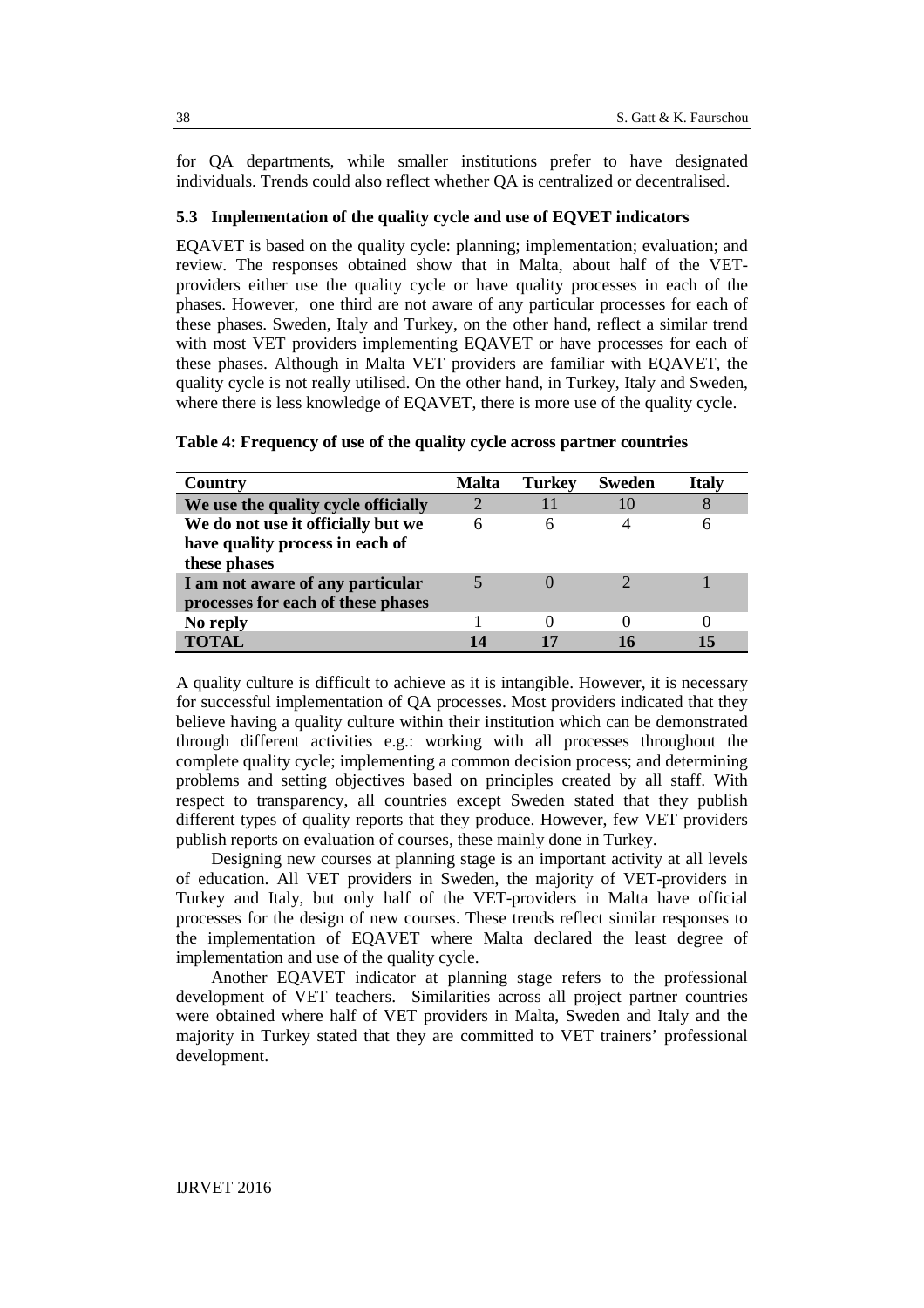**Table 5: Type of Professional development supported by VET institutions[3](#page-10-0)**

| Country                             | <b>Malta</b> | <b>Turkey</b> | <b>Sweden</b> | <b>Italy</b>  |
|-------------------------------------|--------------|---------------|---------------|---------------|
| Have official policy on training of |              | 9             | 6             | 5             |
| <b>VET</b> teaching staff           |              |               |               |               |
| Dedicate budget for professional    | 4            | 4             | 8             | $\mathcal{D}$ |
| development for VET trainers        |              |               |               |               |
| <b>Participate in EU mobility</b>   |              | 10            |               |               |
| programmes for VET Staff e.g.       |              |               |               |               |
| Leonardo                            |              |               |               |               |
| Document and publish VET trainers'  |              |               |               |               |
| <b>CPD</b> every year               |              |               |               |               |
| Other – in service training         |              |               |               |               |

There exist many ways of supporting the development of the teachers e.g. as mentioned in Turkey: by having an official policy on training of teachers, having a dedicated budget to teacher-training, participating in EU-mobility projects, and documenting and publishing VET-trainers' continuous professional development every year. In Turkey the most prominent form of trainers' professional development is through in-service training provided by the Ministry of Education. They also participate in EU projects.

Professional development within VET institutions are present to different degrees in the participating VET providers in the different countries involved. More VET providers in Sweden have a dedicated budget than in the other partner countries. The countries differ also with respect to using EU mobility programmes for VET staff, which are used most in Turkey, and least in Sweden. Very few of the VET providers in all the four partner countries document and publish VET trainers' professional development experiences.

In Sweden all the VET-providers carry out labour needs analysis. They claim that they organize meetings with employers and other stakeholders, carry out surveys, as well as tracer studies among their past students. Different trends were obtained in the other countries. In Turkey, many of the VET providers carry out tracer studies, but few have meetings or surveys. In Italy, all the VET providers use regular meetings and many also carry out tracer studies. Only half of the VET providers in Italy use surveys. In Malta, all the VET providers carrying out needs analysis use meeting and committees, but only few carry out surveys and tracer studies.

The evaluation phase demonstrates a high degree of similar processes used across the VET providers in the different countries. Activities include formal teacher and student evaluations; performance and project tasks and exams. There is a different degree of use of student questionnaires. All the VET providers in Sweden use student questionnaires. A good number of the VET providers in Italy and Malta also use them. It is only in Turkey that a little more than half of the VET

<span id="page-10-0"></span><sup>&</sup>lt;sup>3</sup> *Note*: respondents could choose more than one option.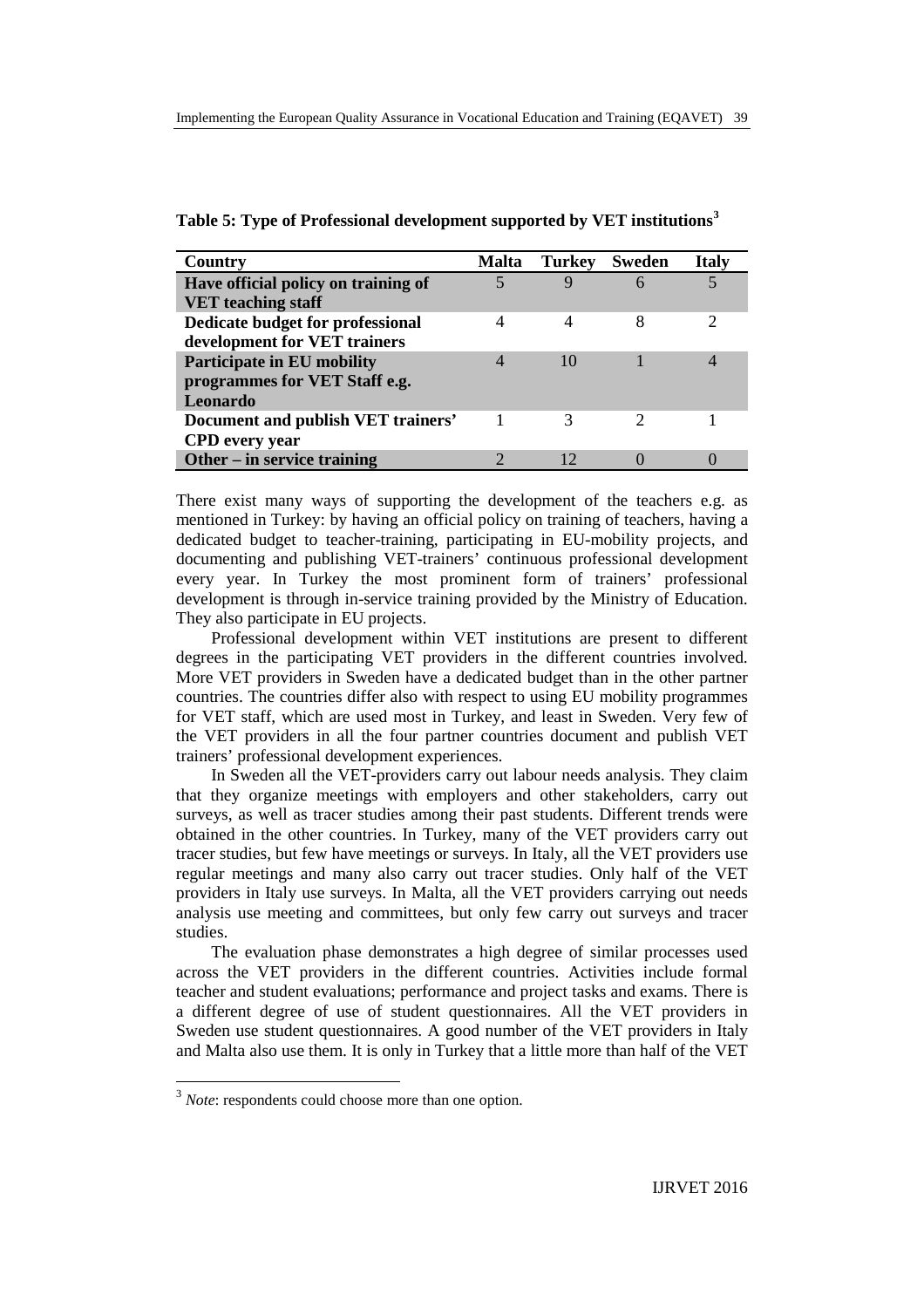providers use student feedback forms. In some countries like Turkey it is not compulsory to use questionnaires – the decision is up to the individual provider. Student questionnaires are also used in different ways. In Sweden, the VET trainer is shown his student evaluation. The responses are also fed into evaluation reports, as well as used to take action when needed. The trend is, however, different in Malta, where the main use of the student questionnaires is to take action on the performance of the VET trainer.

Different types and degree of use of external evaluation was identified. In Italy, all VET providers use a form of external evaluation. This was present in 12 out of the 16 in Sweden, while a little more than half of the VET providers in Malta and Turkey use evaluation. In Turkey there is no form of external evaluation of VET providers. However, some providers still use external evaluations. In Sweden there does not appear to be a practice to have external evaluators for single courses. Around half of the VET providers in Italy, Turkey and Sweden have external evaluation of whole courses and education provision. This is not usual in the case of Malta with only three VET providers having a system of external evaluation. Turkey is the country where there is the largest number of VET providers using external evaluation of individual courses.

The review-phase of the quality cycle is handled differently across the partner countries. Evaluations are used to make changes if they are to contribute to the overall quality of the education and training provided. All the VET providers in Malta, Italy and Sweden stated that they take action on the result of external evaluation. This was only the case for half of the VET providers in Turkey. VET providers across all countries indicated various actions taken as a result of the outcomes of external evaluation. The most common actions were present in Sweden and included updating modules, designing new courses, as well as investing in continuous professional development and to improve assessment processes. This is done to a lesser degree in Italy and Malta with respect to further investment in professional development of trainers.

| Country                           | <b>Malta</b> | <b>Turkey</b> | <b>Sweden</b> | <b>Italy</b> |
|-----------------------------------|--------------|---------------|---------------|--------------|
| Number of students registered in  | 14           | 17            | 16            | 13           |
| the separate courses              |              |               |               |              |
| Number of drop outs by the end of | 13           |               | 16            | 12           |
| the year                          |              |               |               |              |
| Tracer study (in employment or    |              | 17            | 16            |              |
| further study) on completion of   |              |               |               |              |
| studies                           |              |               |               |              |

**Table 6: Frequency of type of statistics kept by VET institutions across partner countries[4](#page-11-0)**

There seems to be limited value given to quality manuals and to the EQAVET website and toolbox. In Turkey the two main tools and activities considered helpful for QA included: the standards and guidelines published by National Authorities and the sharing practices with other VET institutions. In Sweden the major tools used by VET providers were the national standards and guidelines published by National Authorities and the manuals for implementing QA. In Malta and in Italy a broad range of tools were mentioned. The EQAVET website/toolbox was only

<span id="page-11-0"></span> <sup>4</sup> *Note*: respondents could choose more than one option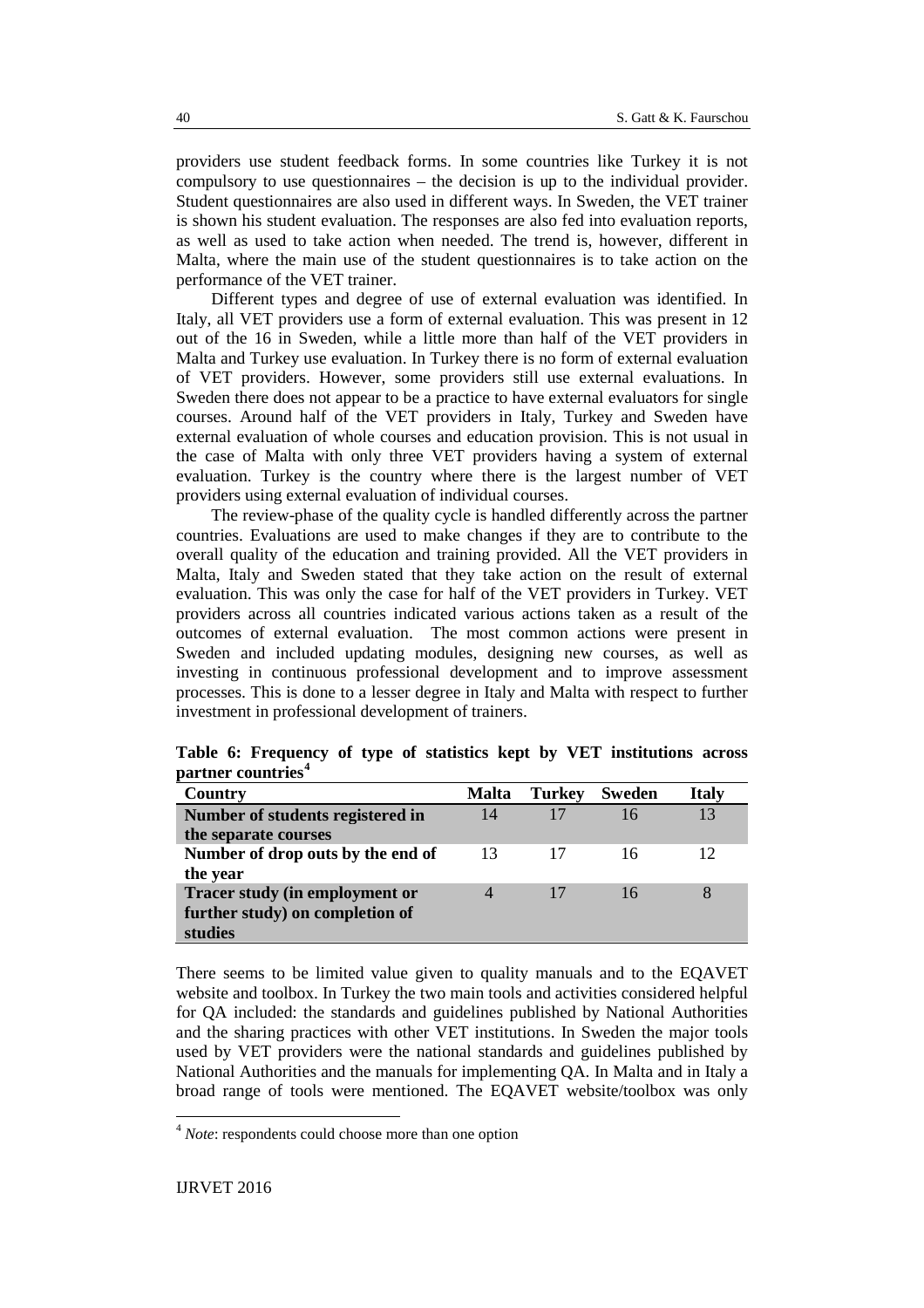mentioned by few of the VET-providers in each country, which raises questions about why and if/how this can be promoted more among VET providers. The use of external consultants and foreign institutions is also very limited and only a few VET-providers in Malta and Italy mentioned it.

All the VET-providers consider the quality cycle and/or the whole Quality Management System as key for success for implementation within the planningphase. VET provides also emphasized the importance of links to the labour market and the standards and guidelines from the national authorities. At implementation phase, Vet providers identified various key success factors such as the introduction of learning outcomes, the use of work based learning and close contact with the labour market. The most successful processes within the evaluation-phase were self-evaluation, external evaluation, inspection from national authorities, as well as a number of different questionnaires to the students and even to the labour market. A common emphasis included the participation and involvement of many different actors e.g. teachers and trainers, internal and external committees with relation to the labour market. The quality of the person responsible for QA at the individual VET-provider was also considered important.

#### **5.4 Advice to others**

The responding VET-providers provided similar type of advice for the planning phase. They highlight the need to focus on local needs and to have a structured mechanism to communicate with the labour market. VET providers also highlighted the importance of creating a quality system designed and adapted to the individual VET-provider. They also identified the need to factor in the time of work needed and the internal resources required when planning new courses. Advice on the implementation phase referred to the importance of having internal standardized procedures for QA, investing in time and resources, securing internal cooperation and creating a positive rivalry between students. Advice on the evaluation phase highlighted how important it is to accept criticism from both external and internal stakeholders, and to include a broad involvement of players in the analysis of the evaluations. In the review phase VET providers recommended using the analysis of responses obtained, securing follow-up and giving feedback to students and all stakeholders. The responding VET-providers also highlighted the importance of involving different actors, to listen to the market needs and meet the professionals, consider input by all stakeholders seriously and involve them in the process. They also highlighted the need to educate trainers through professional development.

#### **5.5 Lessons learnt**

VET providers mentioned a range of examples of lessons learnt and which they believed that other VET providers could also learn from. At planning stage, VET providers in all countries mentioned the need for planning and appreciating the benefits of continuous improvement. It was Italy and Malta only who acknowledged the need for customized quality systems and for written procedures. Providers also highlighted the need for standards and clear guidelines for learning hours and study plans. At implementation phase, one lesson learnt was the need to have both a good and well balanced committed team that believes in quality, supervision, limited bureaucracy as well as is able to communicate clearly. They also highlighted the need for ICT support and in investing in a data management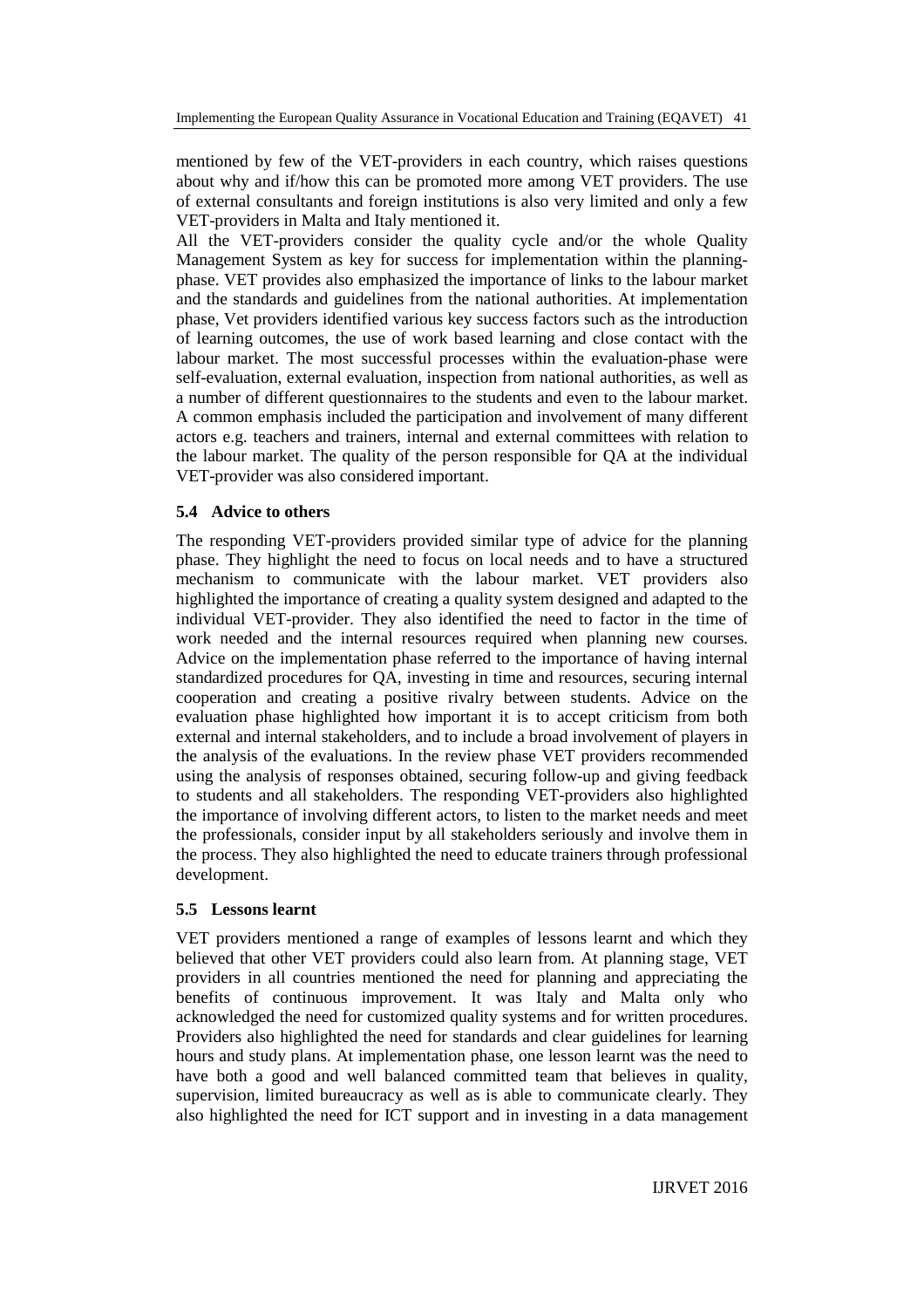System. Vet providers indicated how evaluation has to be carried out regularly and to be monitored. They highlighted how in the review process there needs to be a systematic link between evaluations and the design of new courses. Involvement of key actors is also considered essential to ensure quality of training provision.

#### **6 Discussion**

This research provides further insights about what is actually happening at VET provider level in addition to what is known from the two main studies carried out (EQAVET secretariat, 2013; Ulicna and Curth, 2013). Like these two studies, this study highlights that there are aspects of EQAVET being implemented at VET provider level in the countries involved. However, these existing QA practices are not necessarily a direct result of EQAVET, but more so, of VET providers' commitment to improve the quality of their service as well as to fulfill national quality needs to achieve accreditation (CEDEFOP, 2011). As VET institutions provide education and training, they develop processes and systems in response to their institution's needs. These processes reflect the providers' commitment to QA, based on employers' and trainees' feedback, to capture the labour market outcomes of training (ILO, 2010). VET providers often utilise QA to get through an accreditation and external or internal review process, but widespread use of the EQAVET cycle is not common (European Commission, 2014).

The limited knowledge of and familiarity with the European QA tools is a concern. With the exception of Malta, this study highlights that little knowledge about EQAVET has seeped down to provider level. In Malta, although many VET providers are familiar with EQAVET, few are implementing it. On the other hand, even if VET providers and VET teachers in the other countries may not be aware of developments at European level and about EQAVET, there are still positive signs with respect to QA development at VET provider level.

A common approach to QA in the four countries is to use the quality cycle as the majority of the VET institutions in the study, intentionally or not, were found to use the quality cycle to implement QA across the various activities. There is agreement on the effectiveness and usefulness of the quality cycle, whether as part of EQAVET or not.

The implementation of EQAVET at national level faces a number of challenges. Besides the national differences and differences in context, one finds common challenges. Projects aiming at the national implementation of EQAVET supported by the European Commission highlight several of these challenges. These relate to: how to create a shared culture of QA and improvement; how to involve stakeholders and keep them involved in QA and innovation in VET; how to deal with existing policies and QA systems at both system and providers' level; and how to ensure the sustainability of the initiatives in order to make the implementation of the EQAVET framework a reality (European Commission, 2013).

This study sheds some light on how to face to the challenge of dealing with existing QA processes. Different approaches and processes to those developed by EQAVET have been identified in the VET providers in the study. None the less, these QA processes are considered to be as effective in ensuring quality. The results thus highlight how quality can be given its due attention through other systems and processes than those of EQAVET. If EQAVET is presented as a model on which to build and develop further existing QA processes, it is not a problem that there are other approaches in place parallel to or performing a similar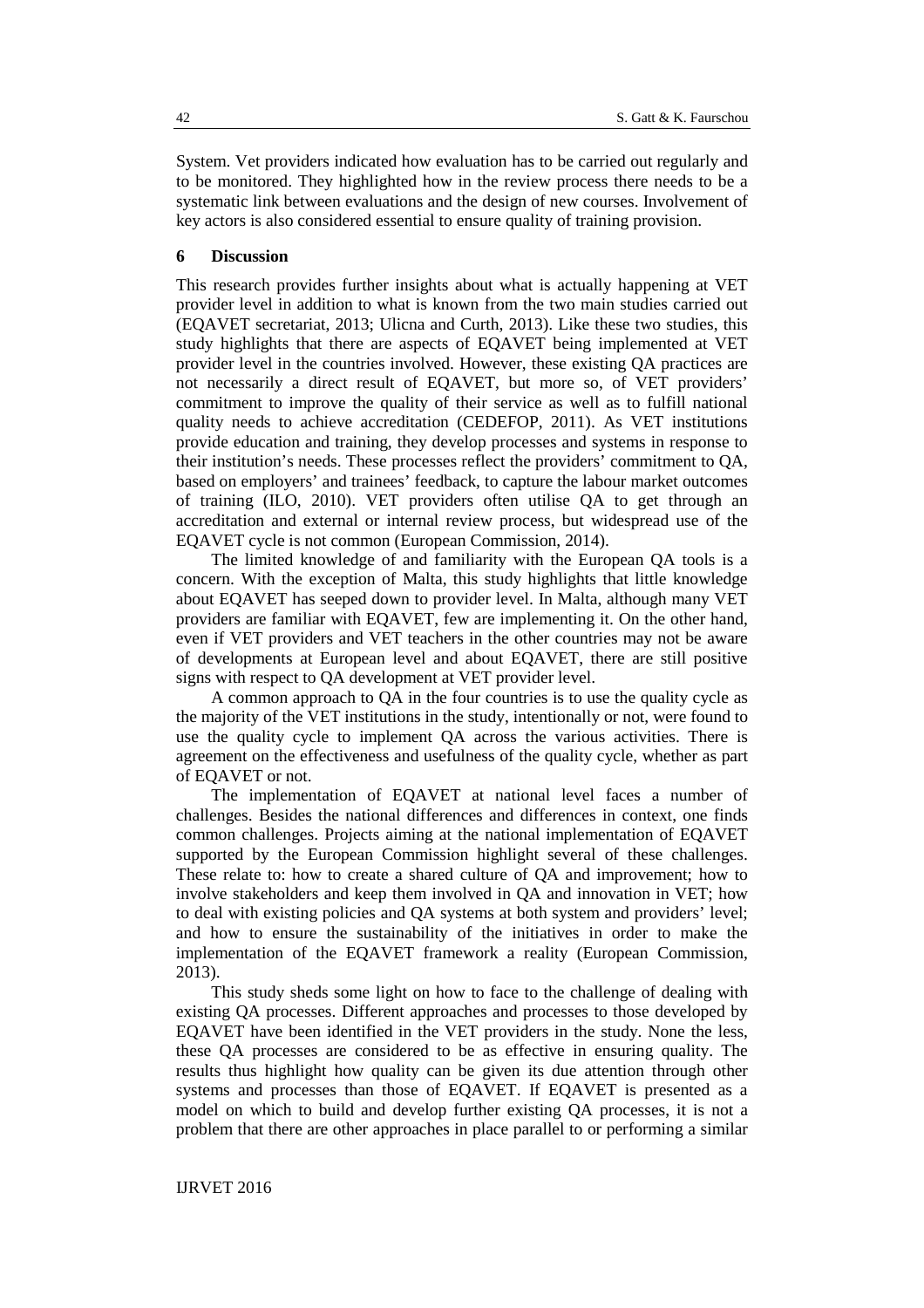function to those specified within EQAVET. EQAVET's role at national level can evolve from the tool that is to be implemented as is by VET institutions as it to a tool to inspire VET institutions (EQAVET, n.d.). This alternatively leads one to question whether it would be possible to achieve more if the discussion were to focus on principles of quality rather than on the specific implementation of EQAVET as the European model for quality in VET.

While the work that has been produced within EQAVET is rich, a lot of it still needs to reach many VET institutions. The research results show that VET institutions already possess elements of quality. It could thus not make sense for VET providers to take EQAVET and implement it lock, stock and barrel when they all have a legacy of quality assurance practices which are probably already serving their purpose well. None the less, QA in VET has a significant role. Particularly, VET qualifications are linked to the overall quality of these processes and may be negatively affected if any doubt arises (CEDEFOP, 2009). There surely is much that VET institutions can take and learn from EQAVET.

## **7 Conclusions from the PEN-project**

This study has shown that there is need for more dissemination about EQAVET and the EQAVET website, as well as in the use of the quality cycle at national level. A good approach would be the use of examples of good practice to provide inspiration for other VET providers. Links between European level, national level and provider level definitely need to be strengthened. There should be more sharing of practices at both national and international level among VET providers both within and across sectors. This can be achieved through projects which document good practice and used to promote QA processes across the different VET providers. VET providers can share the use of indicators and how they use the outcomes of QA to improve their training. Lessons learnt by VET providers can be compiled and published, and used to promote better practices at National and European level.

While a lot has been achieved since the beginning of the Copenhagen Process, the challenge of ensuring quality assurance structures which cover all the parts and aspects of the quality cycle still has some way to go in order to achieve a quality European VET area. The impact of quality measures in the provision of education and training which is beneficial at individual, national and European level should continue to be stressed for better employment opportunities for European citizens and a better, more competitive Europe.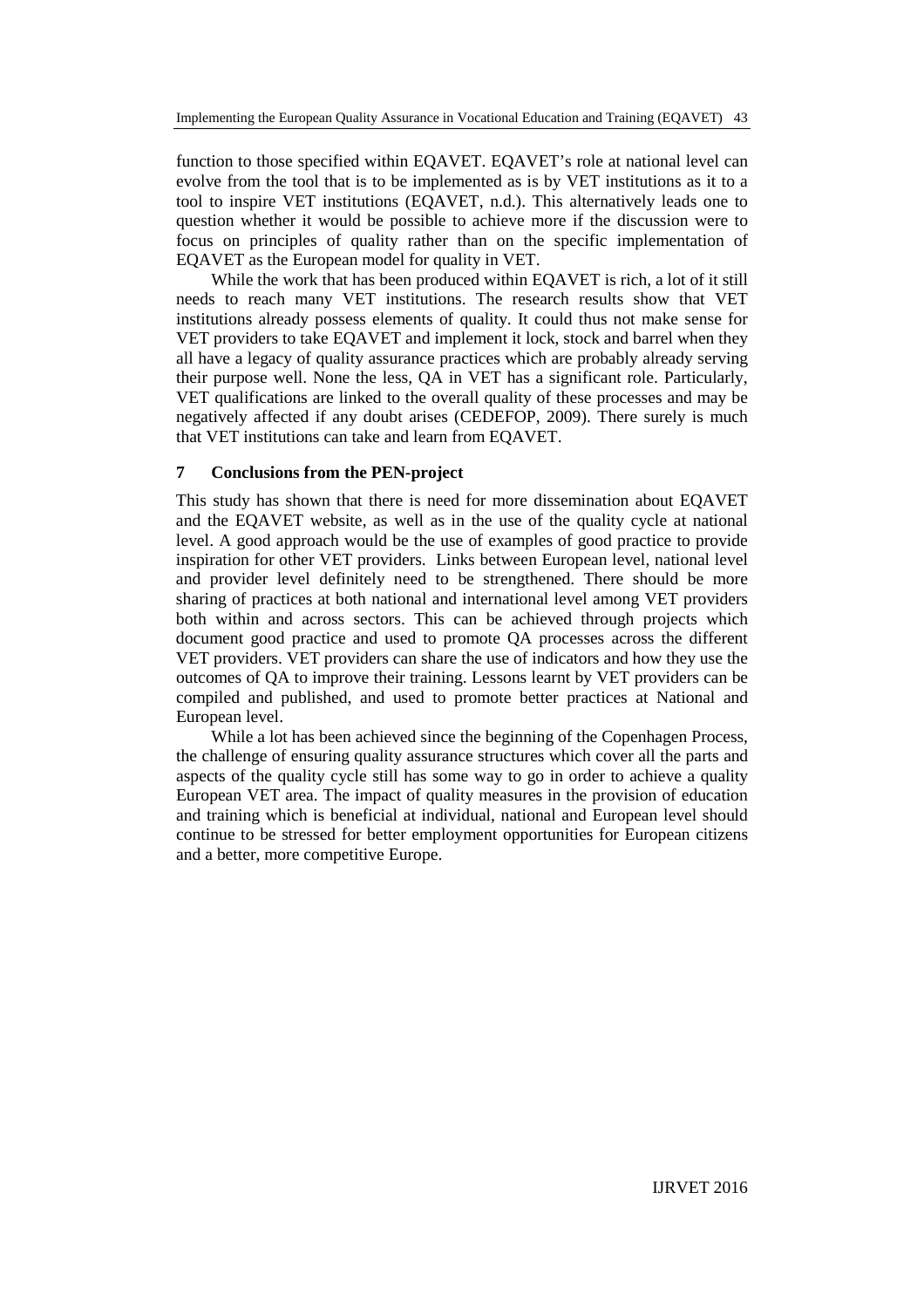## **References**

- Bachmann, D.C. (2013). *EQAVET Newsletter Editorial December 2013*, EQAVET Newsletter 8.
- Boden, M., Cagnin, C., Carabin, V., Haegeman, K., & Konnola, T., (2010). *Facing the Future: time for the EU to face Global Challenges.* Seville: Joint Research Centre, Institute for Prospective Technological Studies.
- CEDEFOP (2009). *The relationship between quality assurance and VET certification in EU Member States.* Luxembourg: Office for Official Publications of the European Communities.
- CEDEFOP (2011). *Assuring quality in vocational education and training. The role of accrediting VET providers.* Luxembourg: European Centre for the Development of Vocational Training.
- Croxford, L., Grek, S. & Jeelani Shaik, F. (2009). Quality assurance and evaluation in Scotland: promoting self-evaluation within and beyond the country, *Journal of Education Policy 24*, 179–193.
- EQAVET Secretariat (2013). *Supporting the implementation of the European Quality Assurance*. Dublin: EQAVET Secretariat.
- EQAVET (N.D.), VET providers' self-monitoring by using the EQAVET toolbox of indicators (A Guide for National Reference Points). Dublin: EQAVET Secretariat.
- European Commission (2004). *Fundamentals of a 'Common Quality Assurance Framework' (CQAF) for VET in Europe.* Brussels: European Commission.
- European Commission (2010). *Europe 2020: A European Strategy for a smart, sustainable, and inclusive growth*. Brussels: European Commission.
- European Commission (2013). *EQAVET implementation: "A European goal to be national approaches" achieved through We have applied EQAVET: EQAVET Projects 2011 – 2013 the experiences of the EQAVET pilot projects*. Brussels: EQAVET European Conference on Quality in VET.
- European Commission (2014). *Report from the Commission to the European Parliament and the Council on the implementation of the Recommendation of the European Parliament and of the Council of 18 June 2009 on the establishment of a European Quality Assurance Reference Framework for Vocational Education and Training*. Retrieved from http://www.parlament.gv.at/PAKT/EU/XXV/EU/02/55/EU\_25554/imfname\_ 10467219.pdf on 31. January 2016.
- European Ministers of VET and the European Commission (2002). *Declaration of the European Ministers of Vocational Education and Training, and the European Commission, convened in Copenhagen on 29 and 30 November 2002, on enhanced European cooperation in vocational education and training "The Copenhagen Declaration".* Brussels: Official Journal of the European Union.
- European Ministers of Vocational Education and Training and the European Commission (2002). *The Copenhagen Declaration, Declaration of the European Ministers of Vocational Education and Training, and the European Commission, convened in Copenhagen on 29 and 30 November 2002, on enhanced European cooperation in vocational education and training.* Brussels: Official Journal of the European Union.